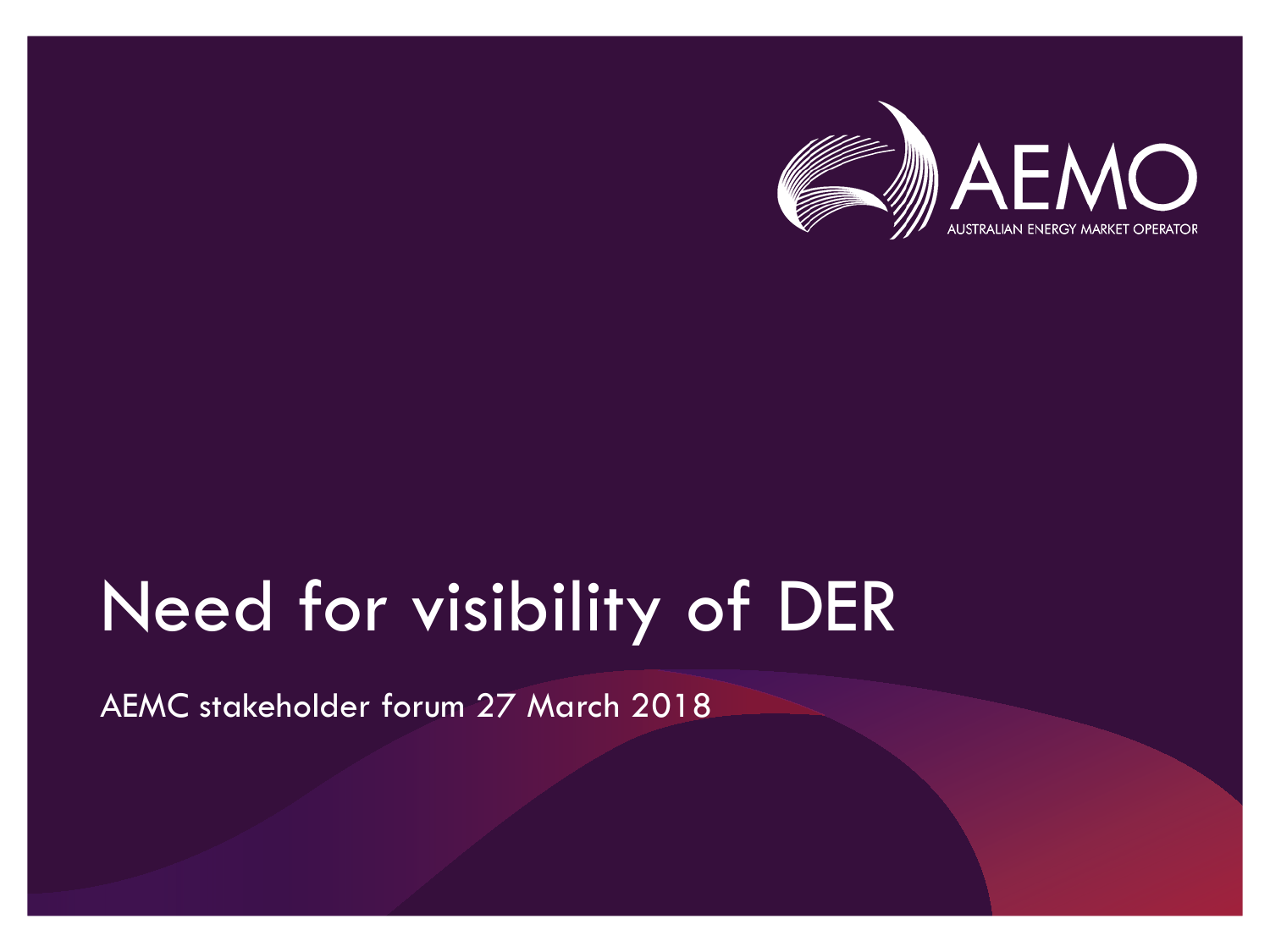#### Agenda

- 1. Impact of DER on the power system
- 2. Need for visibility
- 3. Changing load characteristics
- 4. Impact on power system operation
- 5. Impact on market efficiency
- 6. Questions and discussion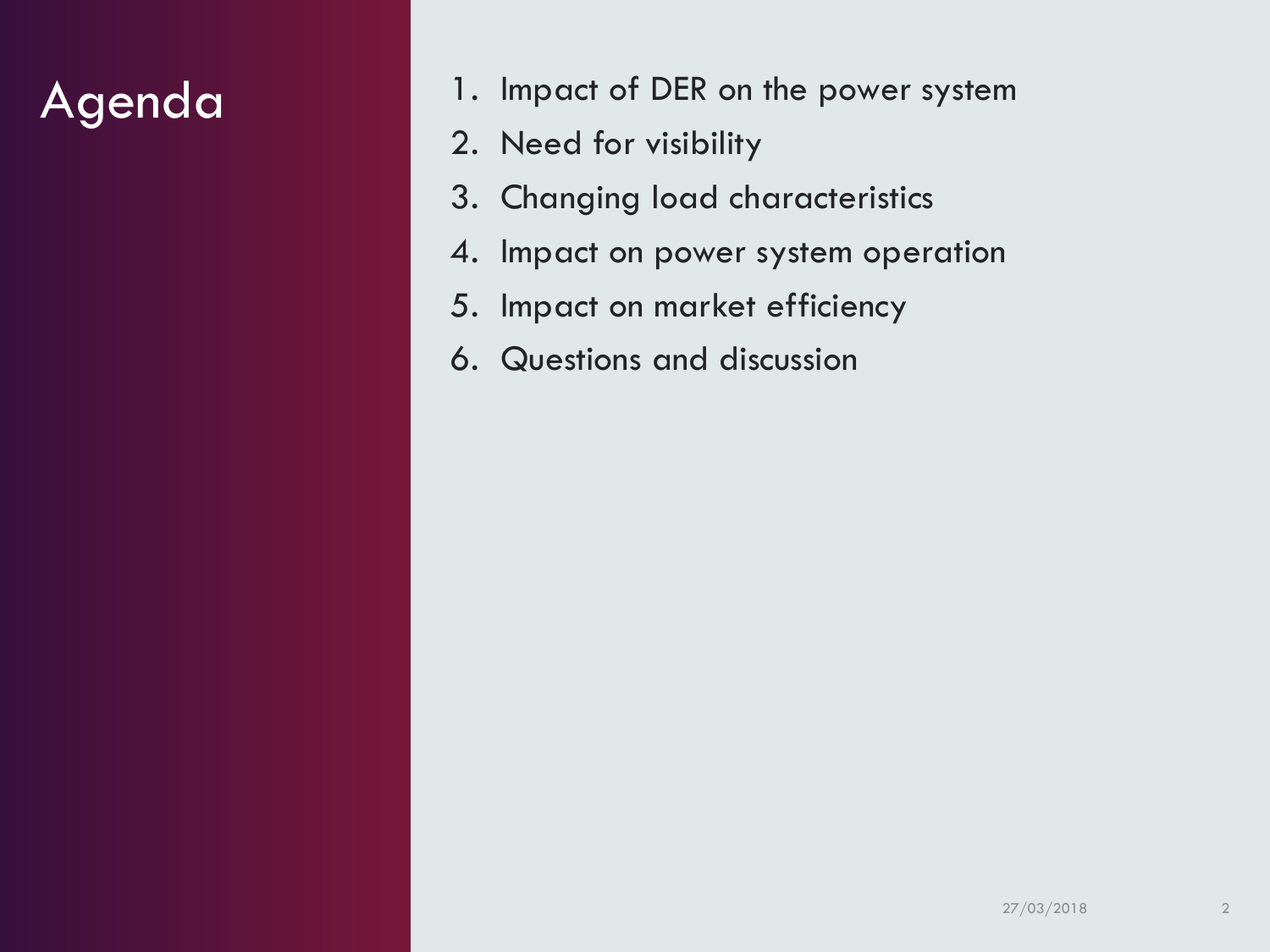#### Impact of DER on the power system



# Individually small

… but in aggregate large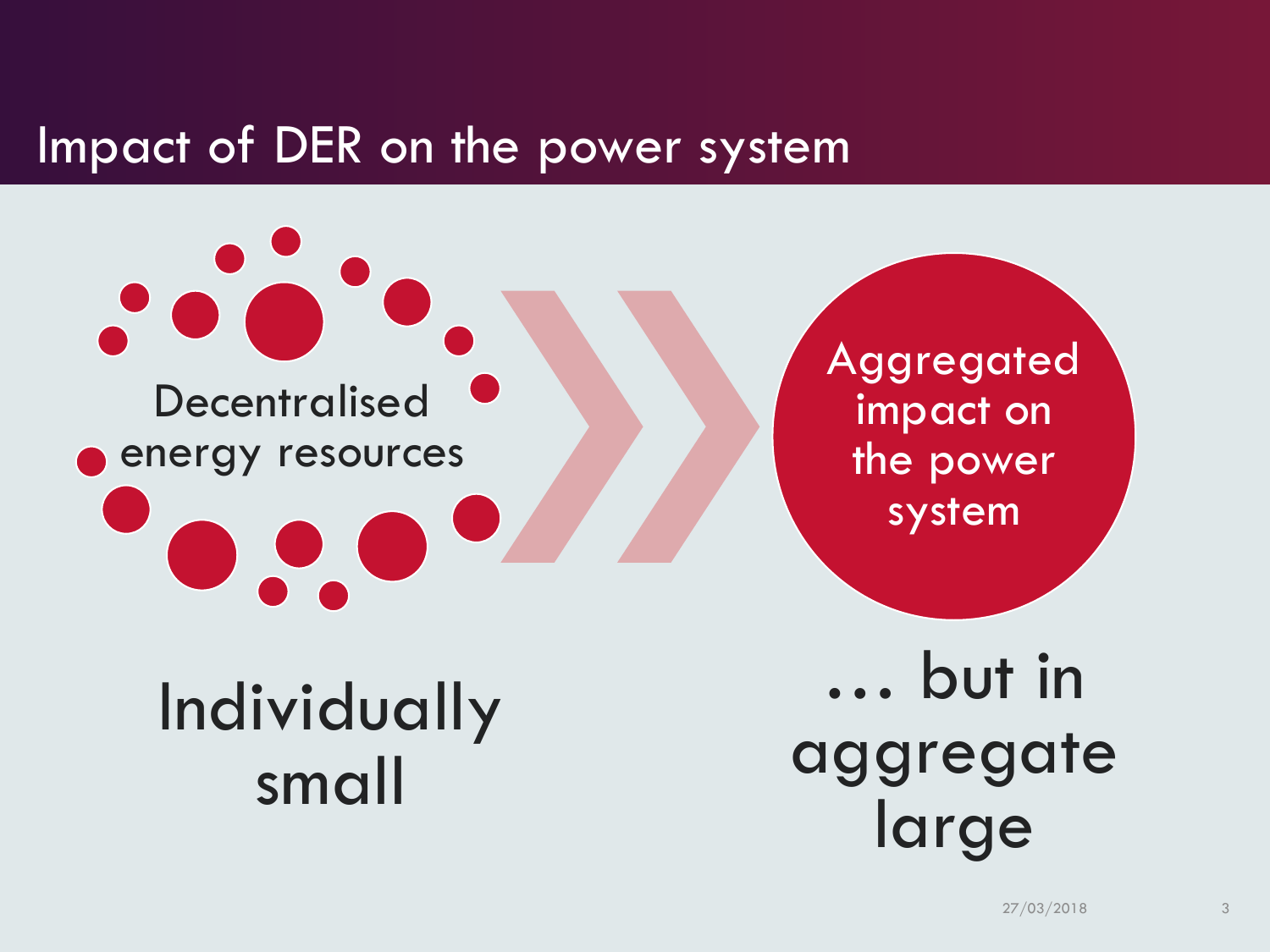### AEMO Visibility of DER report



#### • Outlines:

- *The need for visibility to efficiently accommodate increasing penetrations of distributed energy resources (DER) in the power system while maintaining power system security.*
- *The potential impact of DER on market efficiency and reliability if their existence and behaviour is not visible or predictable.*
- *Potential regulatory changes that may be required to address information gaps.*
- *Initial options for the collection of data, recognising the need for further consideration and consultation on these.*
- Available [here](https://www.aemo.com.au/-/media/Files/Electricity/NEM/Security_and_Reliability/Reports/2016/AEMO-FPSS-program----Visibility-of-DER.pdf)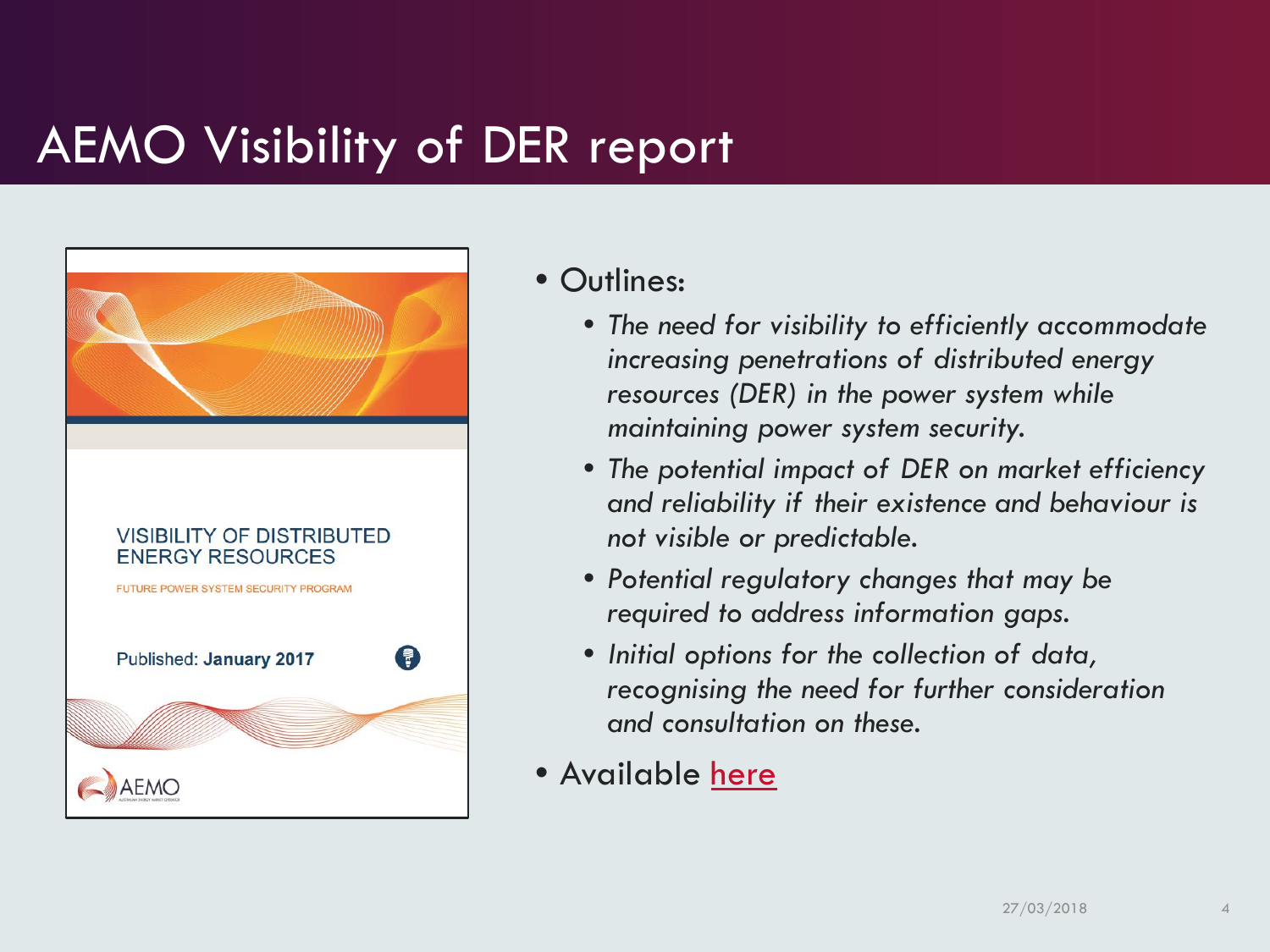### Need for visibility

- Large penetrations of DER installed (under 5 MW) are currently largely invisible to AEMO.
- Lack of visibility affects AEMO's ability to quantify and manage the operational impacts of DER on the power system.
- If current information gaps on DER persist as the penetration continues to increase, this will progressively decrease AEMO's ability to:
	- Maintain power system security
	- Deliver information to support efficient market outcomes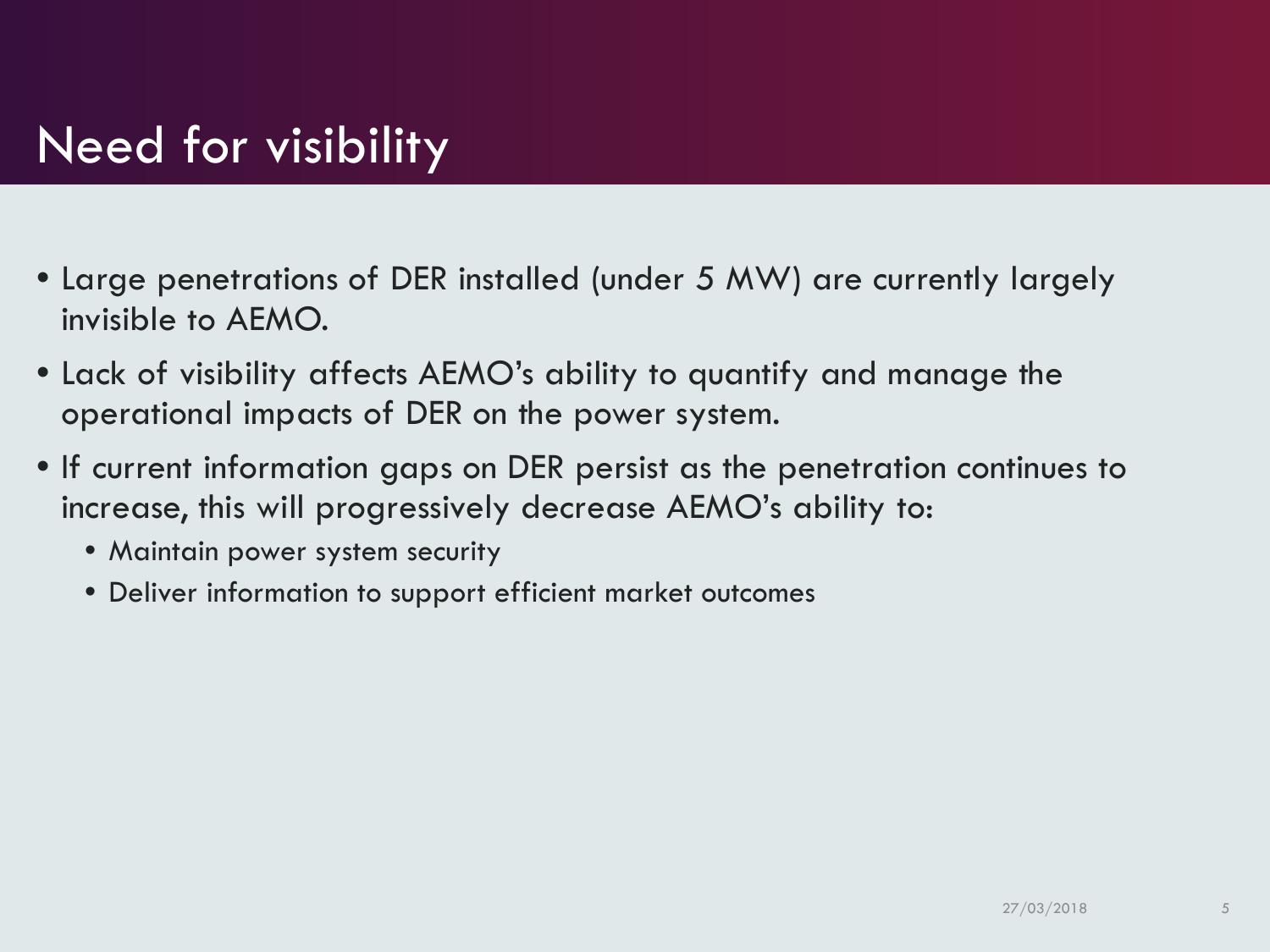#### Visibility is required to…

- Determine and revise operational bounds of system:
	- Accurately forecast demand and intermittent generation
	- Model solutions to power system congestion.
	- Real-time system stability analysis
	- Predict behaviour of the power system in response to unexpected events, and put in place mitigation measures.
	- Determine the performance standards for intending generation looking to connect to the network.
- Longer term system planning and investment

Without visibility, AEMO has less confidence in this technical envelope. This leads to:

- Conservative limits imposed to avoid insecure operation
- Market inefficiencies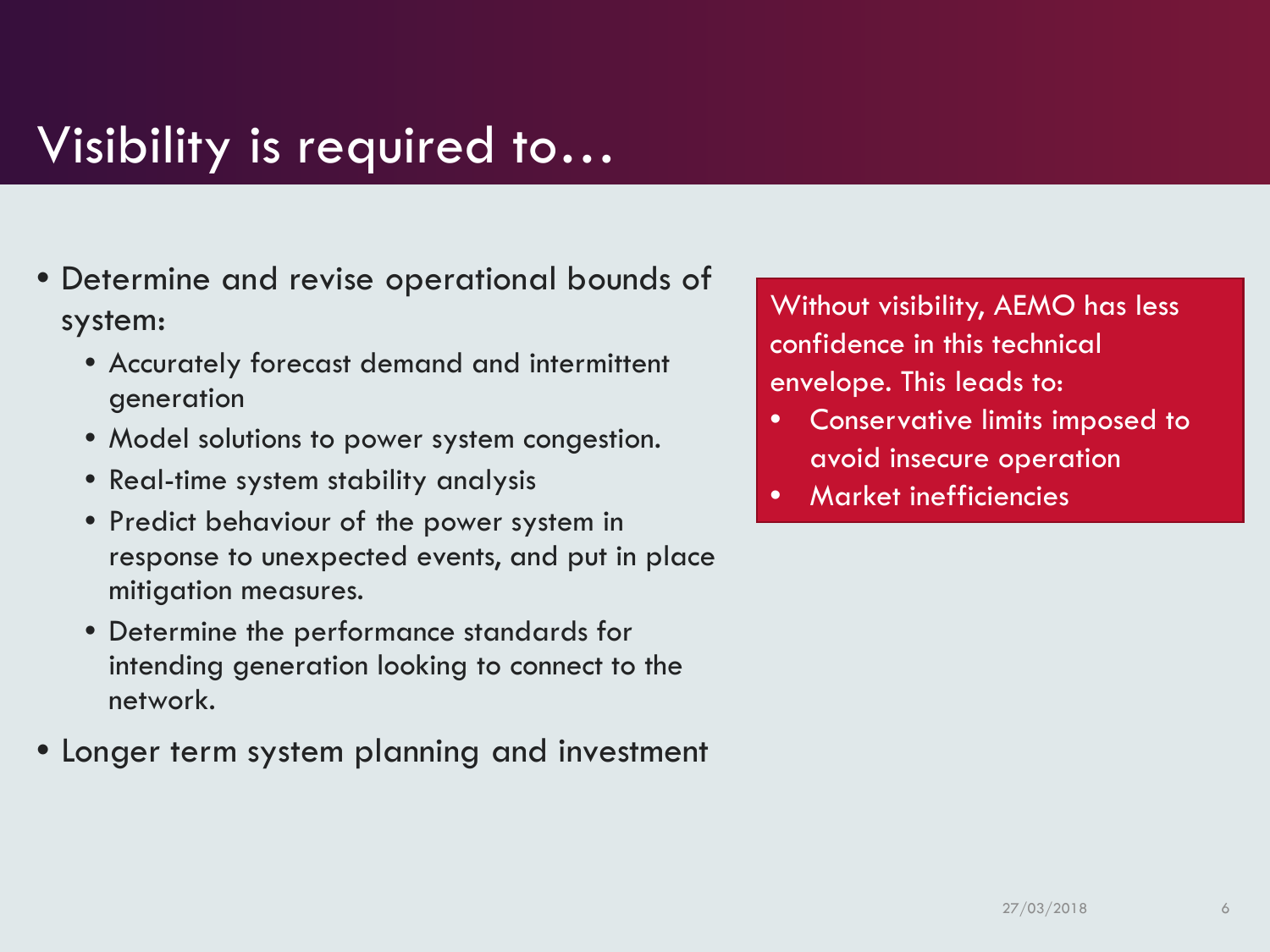#### Changing load characteristics

- While many DER generate energy, if they are behind the meter they are seen by the system as a **change in load** characteristics.
- Lack of visibility impacts power system operation in two broad areas:
	- **1. Prediction** of load

Aggregated impact of DER on load profiles

**2. Response** of load

How load responds to system disturbances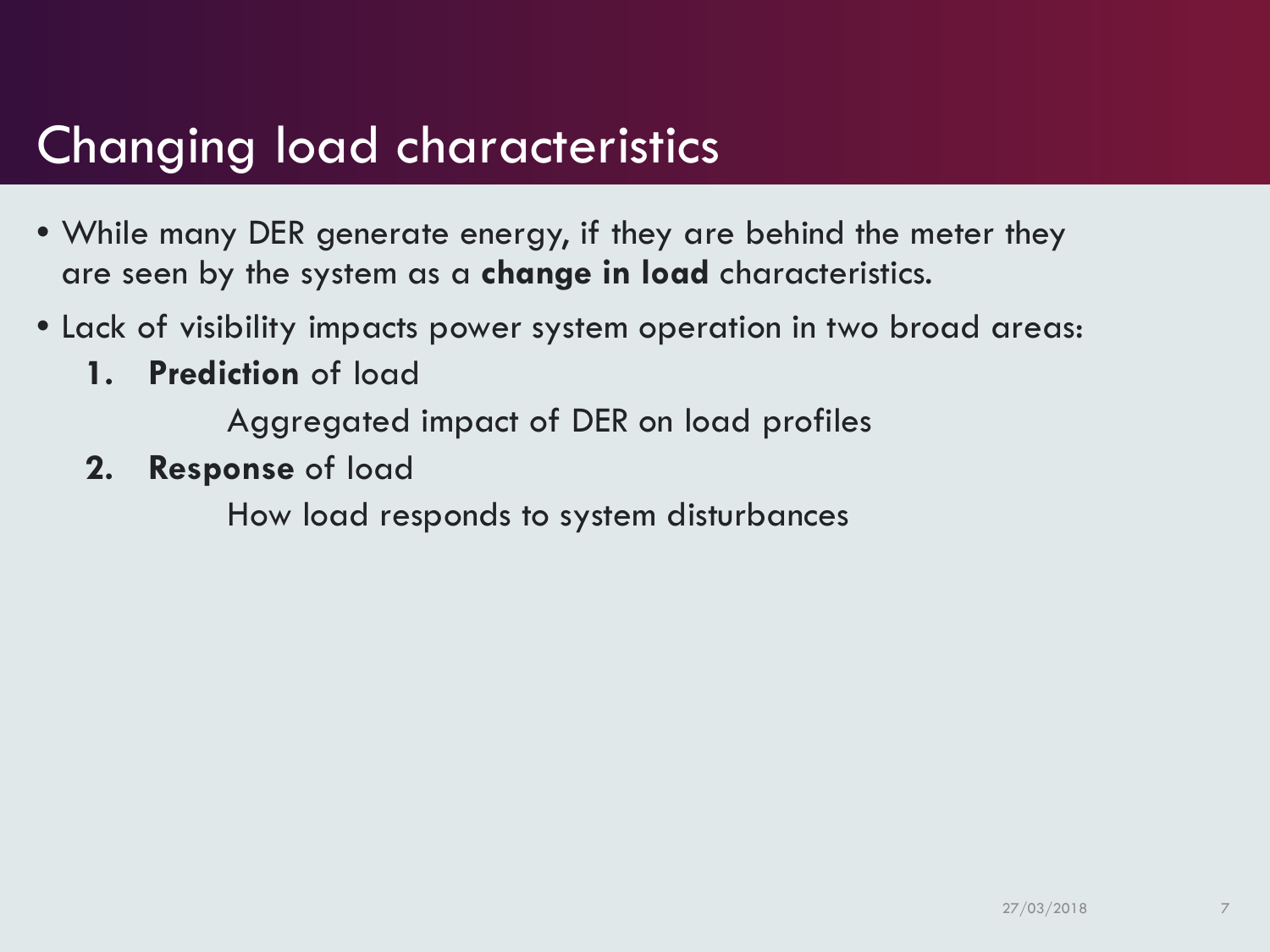#### Prediction of load



Traditional demand forecasting relied on **diversity** in different loads.



DER adds drivers that are locally correlated and **undiversified**.

In aggregate this changes the daily load profile.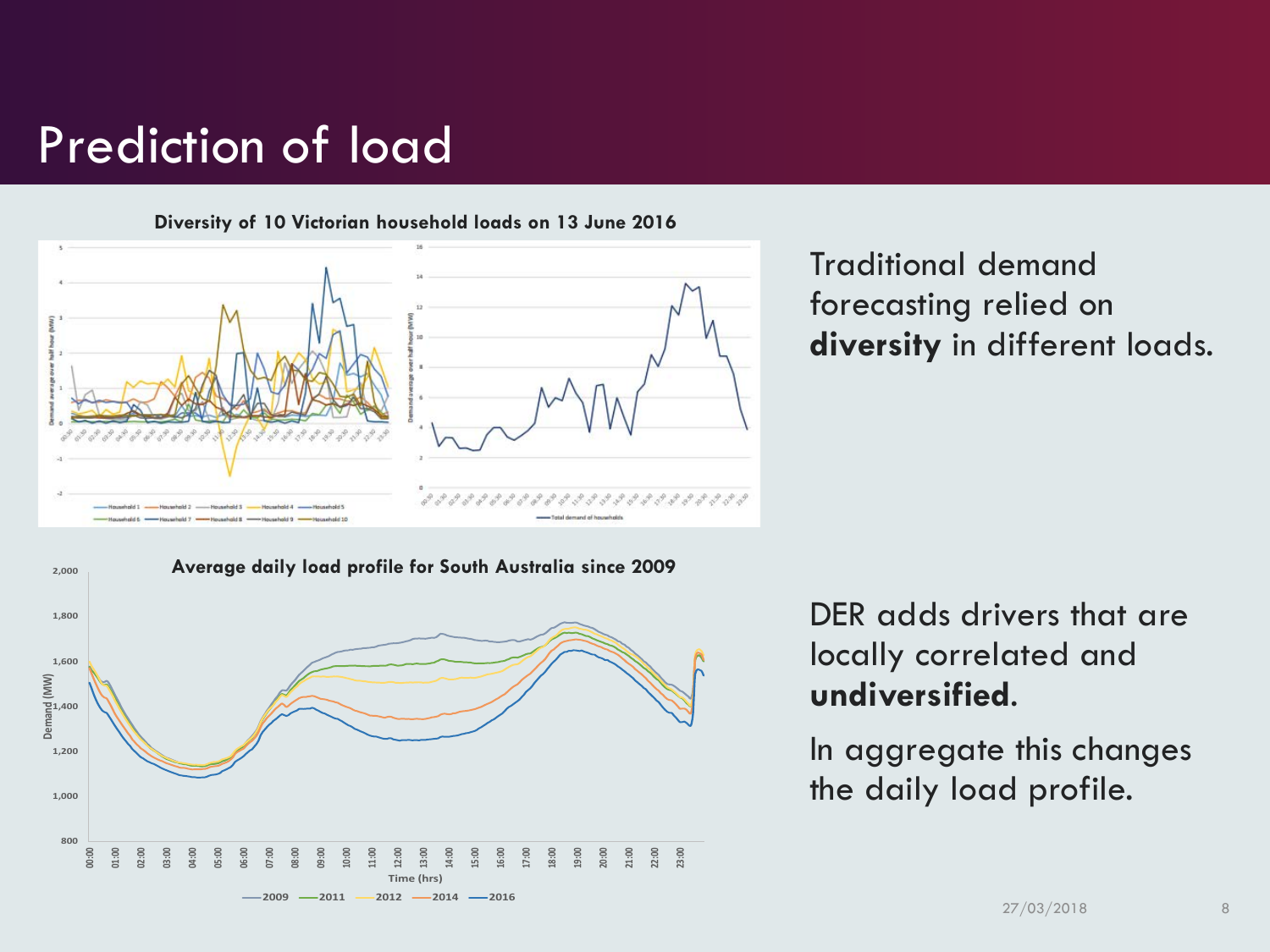## DER impacts on load forecasts

|                                       | <b>Description</b>                                                                                                           | Implications without visibility                                                                                                                          |
|---------------------------------------|------------------------------------------------------------------------------------------------------------------------------|----------------------------------------------------------------------------------------------------------------------------------------------------------|
| <b>Variability and</b><br>uncertainty | Underlying variability and uncertainty in<br>many DER                                                                        | Greater demand forecast error increasing regulation<br><b>FCAS</b> requirements.                                                                         |
| Ramping                               | Large localised concentrations of DER can<br>ramp up or down quickly because of their<br>variability                         | Need for additional ramping resources and FCAS<br>due to ramping events.                                                                                 |
| <b>Performance</b><br>characteristics | Each type of DER will vary in its<br>performance characteristics.                                                            | Forecast impact on load profiles need to<br>be calibrated against real performance to more<br>accurately reflect the properties of the system.           |
| <b>Price</b><br>decoupled             | DER may respond to prices<br>decoupled from the wholesale price (e.g.<br>retail tariff) or self-optimise based on<br>prices. | AEMO needs to forecast the behavioural investment<br>decisions of consumers. Without visibility, it will be<br>difficult to predict aggregate behaviour. |
| <b>Measurement</b><br>and telemetry   | DER do not generally have associated<br>metering or remote control.                                                          | AEMO has to estimate how much underlying demand<br>is required to be met from grid-supplied generation.                                                  |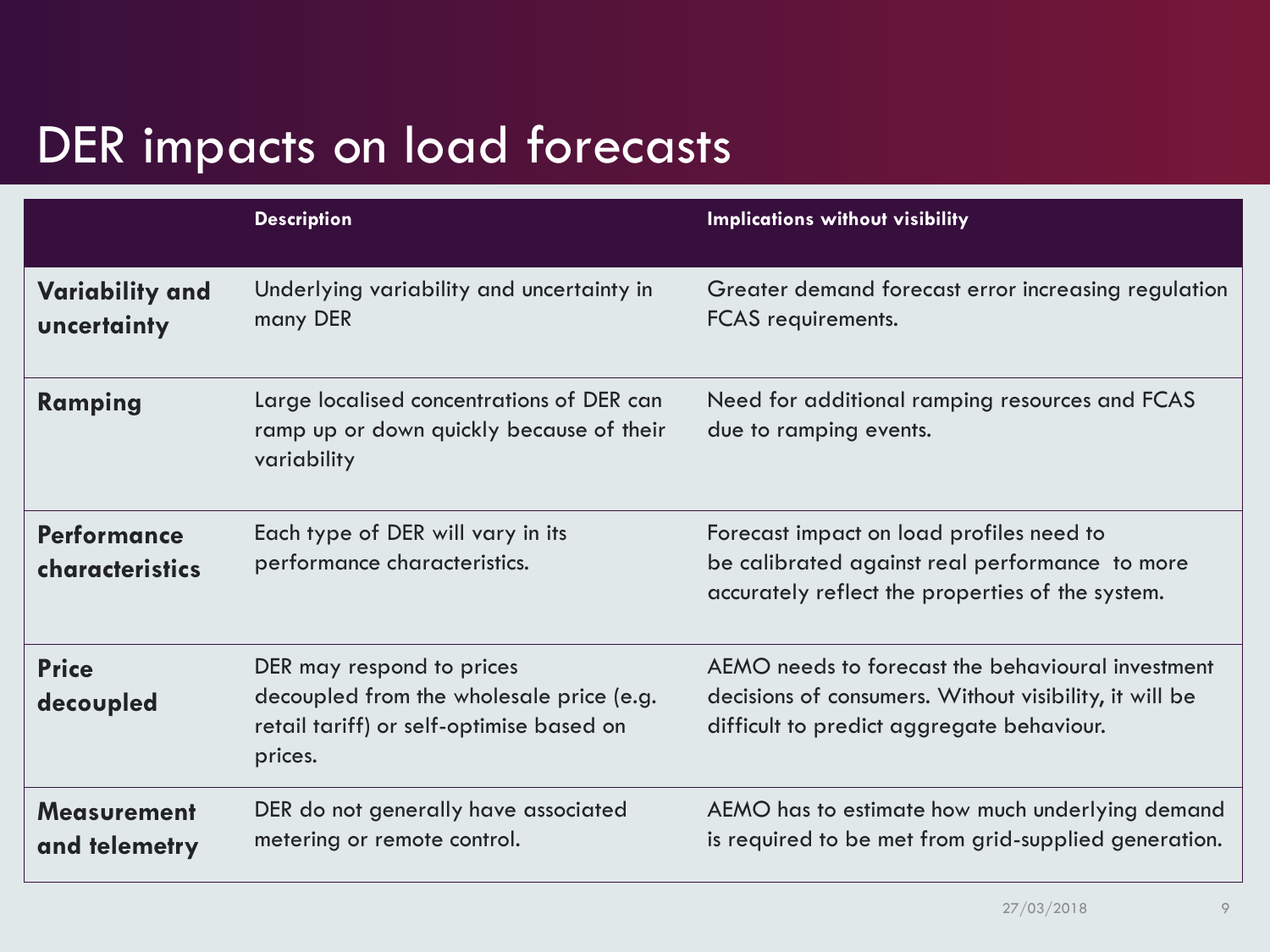## Example – load forecasting error due to no visibility

AEMO has observed increases in the demand forecast error in some regions at the times when solar generation is ramping up (increasing as the sun rises) and ramping down (decreasing as the sun sets)



Demand forecast error increasing proportionally to the change in solar generation.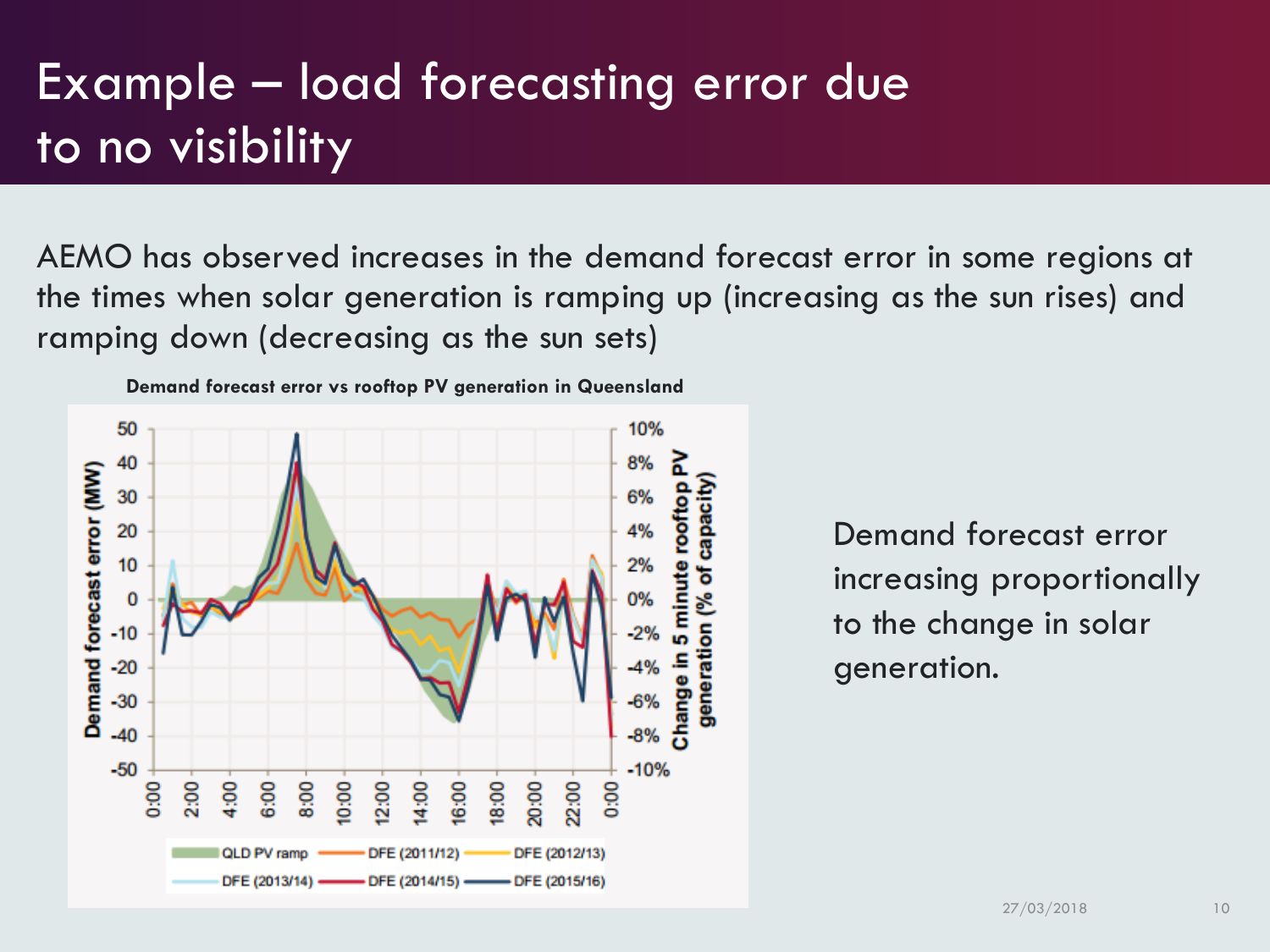#### Load response

#### • How load in aggregate will respond to system disturbances.



#### **Traditional appliances:**

- Powered by AC induction motors
- Stable response to disturbances
- They provide a "load relief" that can be estimated



#### **DER:**

- Some connected to network through inverters
- Response to system disturbance is **electrical** not **technical**
- Response is pre-set to disconnect at a certain point

• Need to know these settings to define **operating limits** and understand any **impact on emergency control mechanisms**.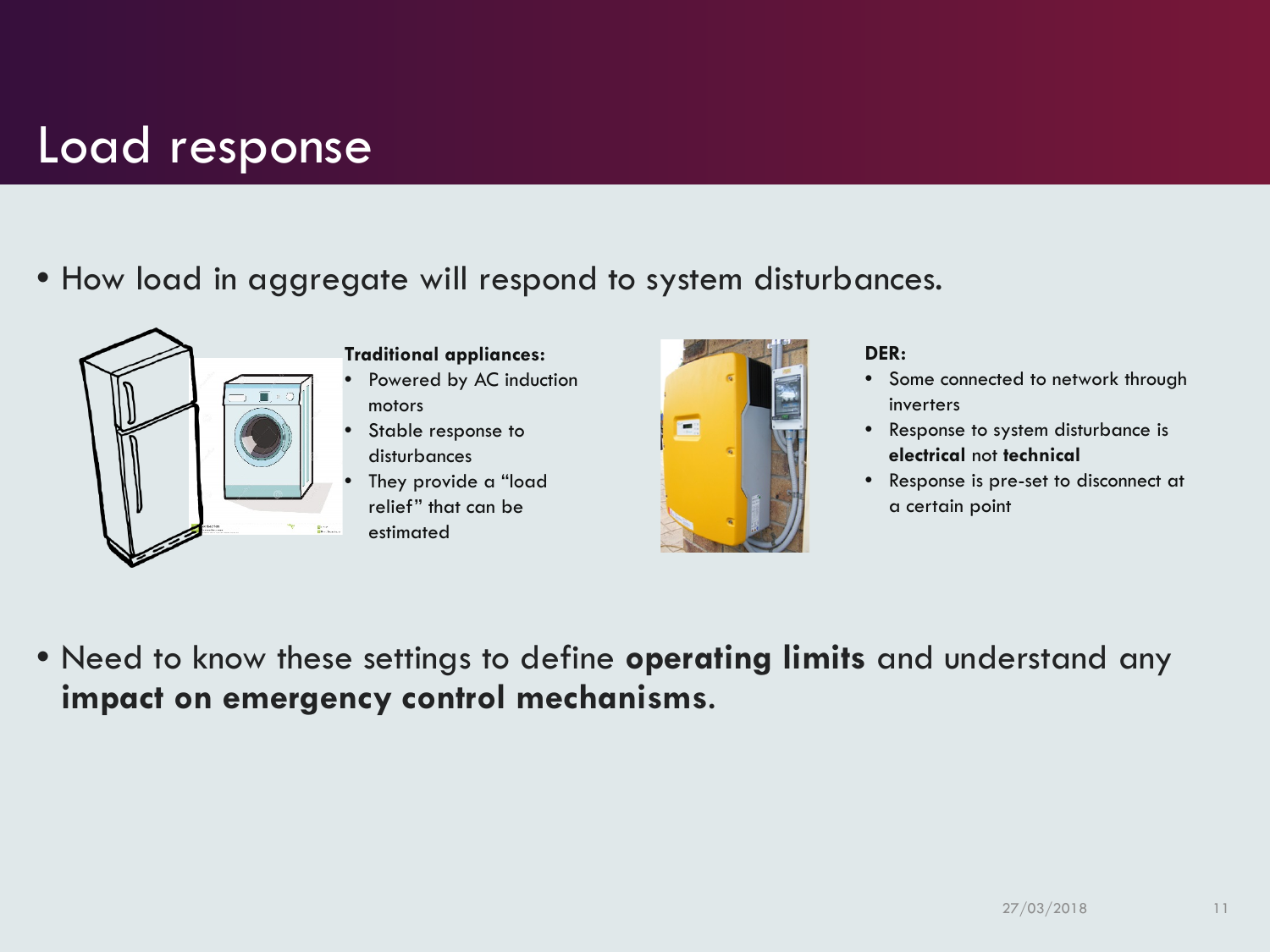#### Impact on power system operation

- More conservative technical operating limits due to increased uncertainty around load behaviour.
	- More stringent constraints in the dispatch process, creating market inefficiencies.
	- More challenging to plan short-term outages and network augmentation needs.
- Inability to accurately forecast the increased variability in load
	- Greater requirements for regulation FCAS.
- Uncertainty over the effectiveness of emergency control mechanisms (such as under frequency load shedding) without knowledge of inverter trip settings.
	- Undermines AEMO's ability to operate the power system within the FOS.
- Inaccuracies in medium- and long-term planning processes.
	- Risk of under- or over-investment in infrastructure.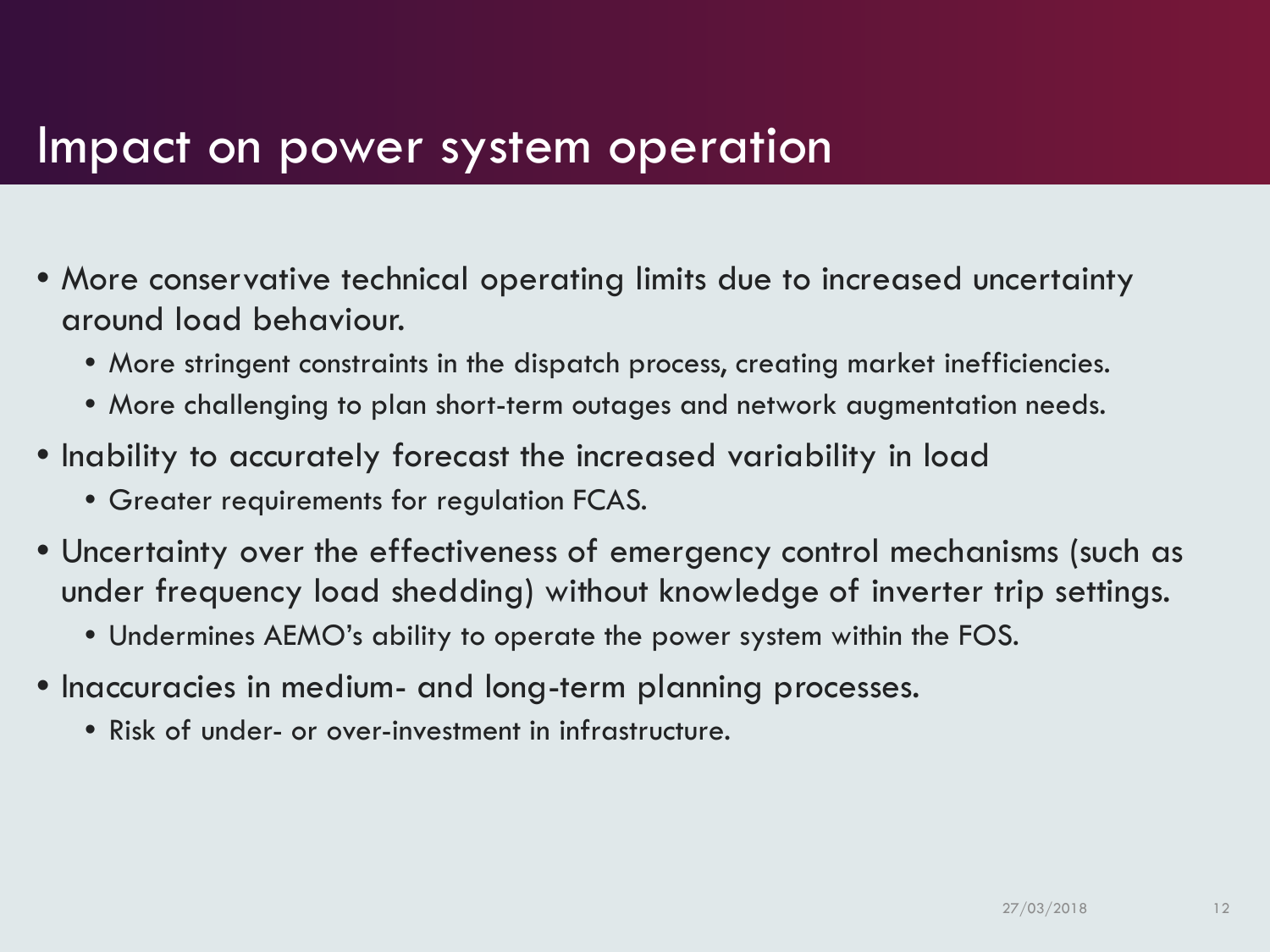## Visibility required for planning

- Lack of visibility means AEMO uncertain to how power system will respond to events.
- Small disturbances how will unknown resources respond to frequency or voltage deviations?

#### **Larger events: 20 March 2015 European near total solar eclipse**

- 6 months planning across 23 countries with 89 GW solar
- Decrease in forecast PV output of 20 GW at start of eclipse
- Increase by  $\sim$  40 GW at end
- Power system remained secure because operators had:

*"A clear description of the installed PV capacity and their capabilities… [and] real time measurement of the dispersed PV generation… key for adapting the operational strategy in real-time"*

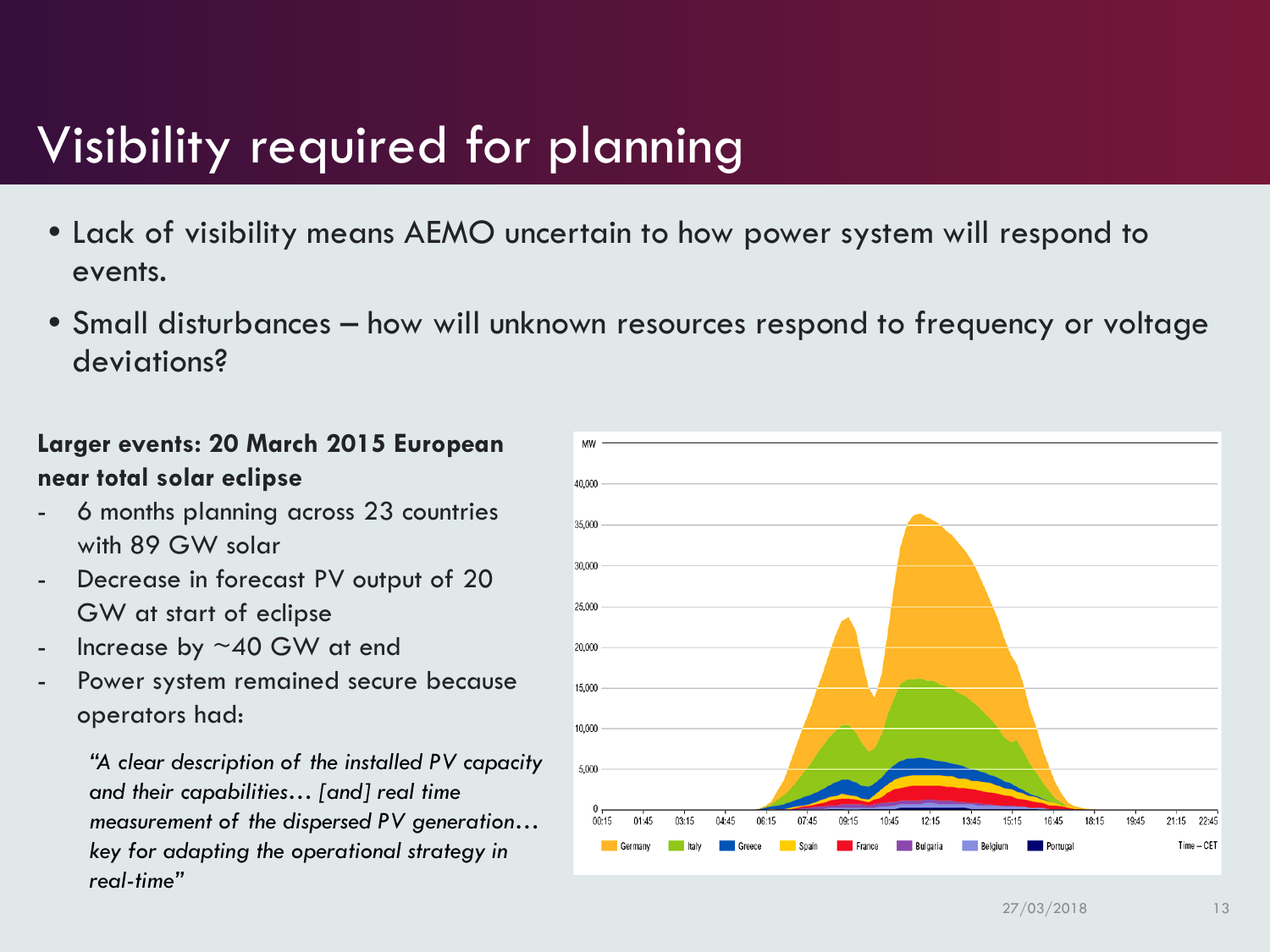#### Impact on market efficiency

- AEMO is responsible for providing accurate information to the market to support participants in making a range of operating and investment decisions across timeframes from pre-dispatch out to 10-20 year planning horizons, such as:
	- Quantitative positions for generators and other participants to make short-term decisions on unit availability, unit commitment, maintenance scheduling, future fuel contracts as well as trading.
	- Sending efficient signals to the market in relation to future investments such as generation to meet potential shortfalls in supply, or network needs.
- If AEMO is unable to accurately predict how the system is going to perform across all these time periods, then it will not be able to provide information needed to support market efficiency or reliability.
	- This potentially results in the power system being operated increasingly inefficiently, asset under-utilisation, less informed investment decisions, and ultimately increased costs borne by consumers.